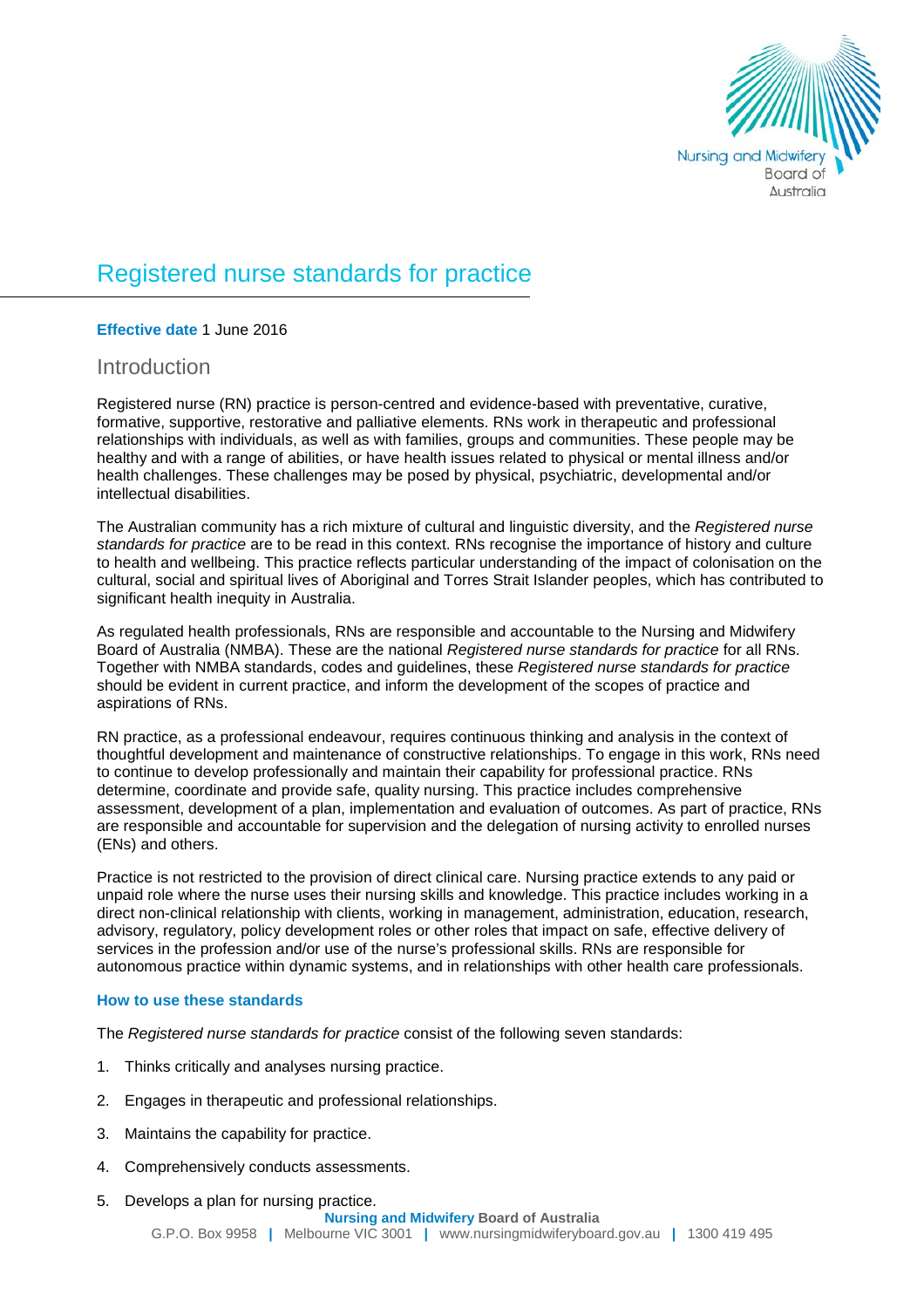- 6. Provides safe, appropriate and responsive quality nursing practice.
- 7. Evaluates outcomes to inform nursing practice.

The above standards are all interconnected (see Figure 1). Standards one, two and three relate to each other, as well as to each dimension of practice in standards four, five, six and seven.





Each standard has criteria that specify how that standard is demonstrated. The criteria are to be interpreted in the context of each RN's practice. For example, all RNs will, at various times, work in partnerships and delegate responsibilities, however not every RN will delegate clinical practice to enrolled nurses. The criteria are not exhaustive and enable rather than limit the development of individual registered nurse scopes of practice.

The *Registered nurse standards for practice* are for all RNs across all areas of practice. They are to be read in conjunction with the applicable NMBA standards, codes and guidelines, including the *Code of conduct for nurses*, *National framework for the development of decision-making tools for nursing and midwifery practice, Supervision guidelines for nursing and midwifery*, and *Guidelines for mandatory notifications*. The glossary is also important for understanding how key terms are used in these standards.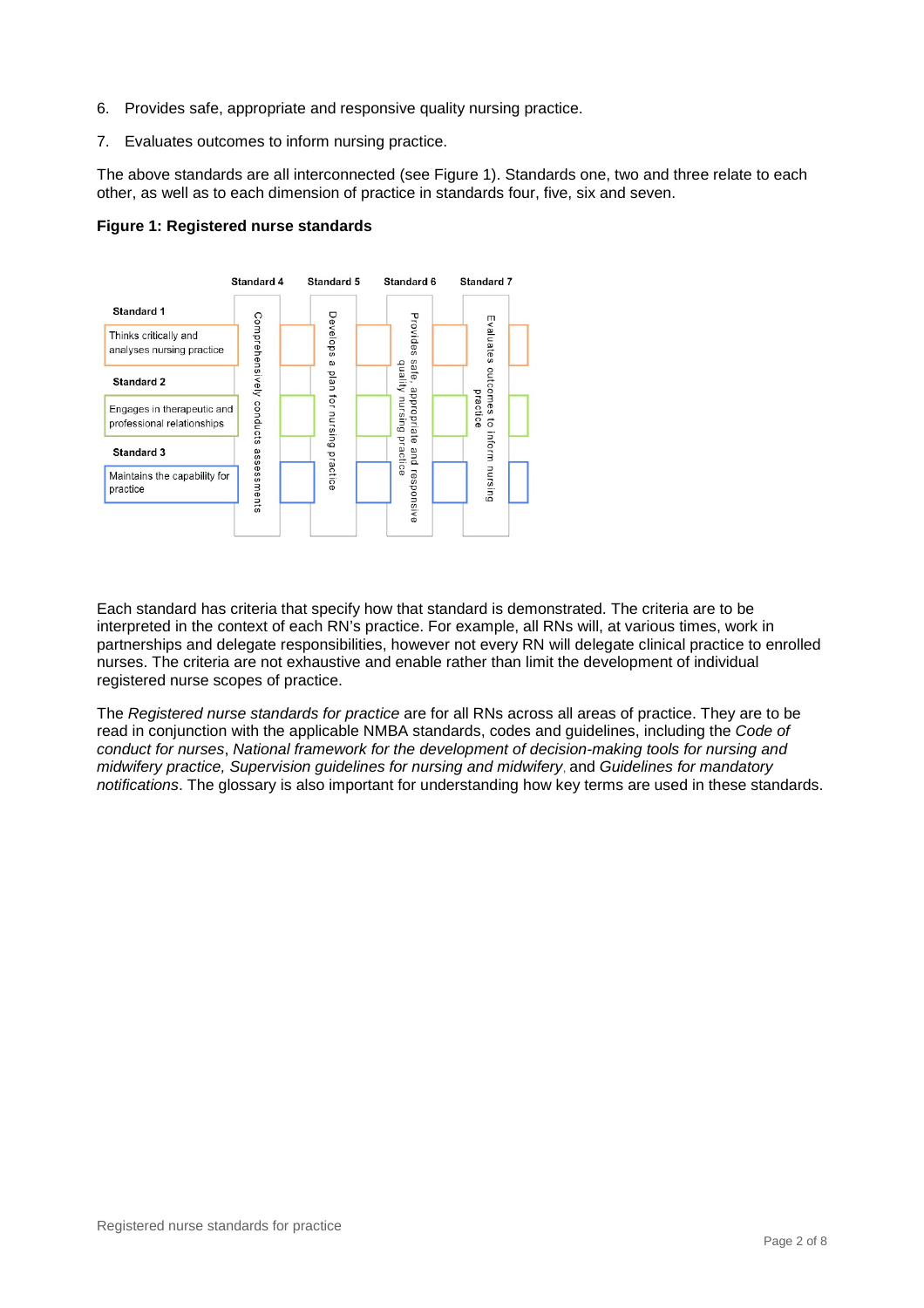# Registered nurse standards for practice

### **Standard 1: Thinks critically and analyses nursing practice**

RNs use a variety of thinking strategies and the best available evidence in making decisions and providing safe, quality nursing practice within person-centred and evidence-based frameworks.

The registered nurse:

- 1.1 accesses, analyses, and uses the best available evidence, that includes research findings, for safe, quality practice
- 1.2 develops practice through reflection on experiences, knowledge, actions, feelings and beliefs to identify how these shape practice
- 1.3 respects all cultures and experiences, which includes responding to the role of family and community that underpin the health of Aboriginal and Torres Strait Islander peoples and people of other cultures
- 1.4 complies with legislation, regulations, policies, guidelines and other standards or requirements relevant to the context of practice when making decisions
- 1.5 uses ethical frameworks when making decisions
- 1.6 maintains accurate, comprehensive and timely documentation of assessments, planning, decisionmaking, actions and evaluations, and
- 1.7 contributes to quality improvement and relevant research.

#### **Standard 2: Engages in therapeutic and professional relationships**

RN practice is based on purposefully engaging in effective therapeutic and professional relationships. This includes collegial generosity in the context of mutual trust and respect in professional relationships.

The registered nurse:

- 2.1 establishes, sustains and concludes relationships in a way that differentiates the boundaries between professional and personal relationships
- 2.2 communicates effectively, and is respectful of a person's dignity, culture, values, beliefs and rights
- 2.3 recognises that people are the experts in the experience of their life
- 2.4 provides support and directs people to resources to optimise health-related decisions
- 2.5 advocates on behalf of people in a manner that respects the person's autonomy and legal capacity
- 2.6 uses delegation, supervision, coordination, consultation and referrals in professional relationships to achieve improved health outcomes
- 2.7 actively fosters a culture of safety and learning that includes engaging with health professionals and others, to share knowledge and practice that supports person-centred care
- 2.8 participates in and/or leads collaborative practice, and
- 2.9 reports notifiable conduct of health professionals, health workers and others.

#### **Standard 3: Maintains the capability for practice**

RNs, as regulated health professionals, are responsible and accountable for ensuring they are safe, and have the capability for practice. This includes ongoing self-management and responding when there is concern about other health professionals' capability for practice. RNs are responsible for their professional development and contribute to the development of others. They are also responsible for providing information and education to enable people to make decisions and take action in relation to their health.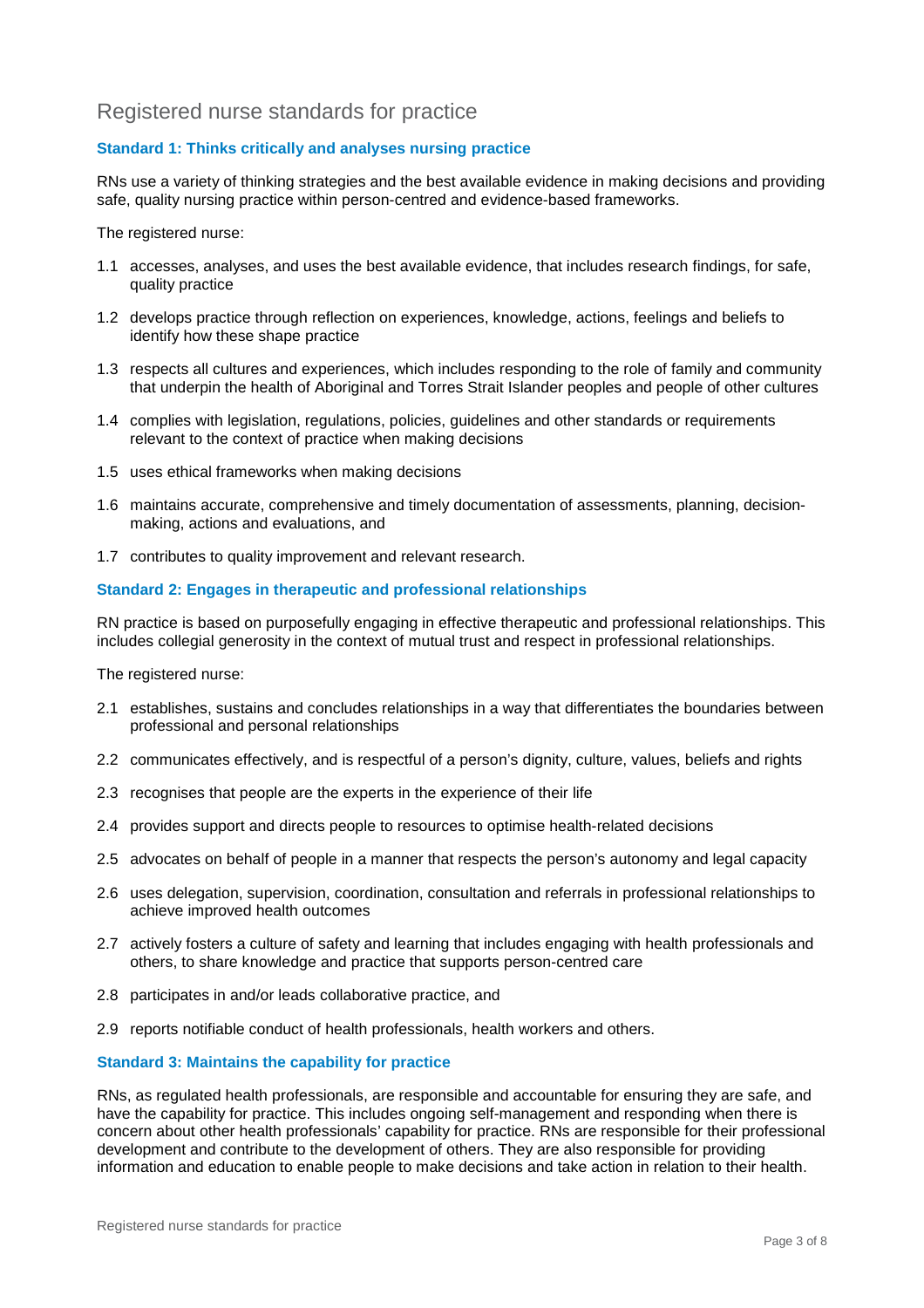The registered nurse:

- 3.1 considers and responds in a timely manner to the health and wellbeing of self and others in relation to the capability for practice
- 3.2 provides the information and education required to enhance people's control over health
- 3.3 uses a lifelong learning approach for continuing professional development of self and others
- 3.4 accepts accountability for decisions, actions, behaviours and responsibilities inherent in their role, and for the actions of others to whom they have delegated responsibilities
- 3.5 seeks and responds to practice review and feedback
- 3.6 actively engages with the profession, and
- 3.7 identifies and promotes the integral role of nursing practice and the profession in influencing better health outcomes for people.

#### **Standard 4: Comprehensively conducts assessments**

RNs accurately conduct comprehensive and systematic assessments. They analyse information and data and communicate outcomes as the basis for practice.

The registered nurse:

- 4.1 conducts assessments that are holistic as well as culturally appropriate
- 4.2 uses a range of assessment techniques to systematically collect relevant and accurate information and data to inform practice
- 4.3 works in partnership to determine factors that affect, or potentially affect, the health and wellbeing of people and populations to determine priorities for action and/ or for referral, and
- 4.4 assesses the resources available to inform planning.

#### **Standard 5: Develops a plan for nursing practice**

RNs are responsible for the planning and communication of nursing practice. Agreed plans are developed in partnership. They are based on the RNs appraisal of comprehensive, relevant information, and evidence that is documented and communicated.

The registered nurse:

- 5.1 uses assessment data and best available evidence to develop a plan
- 5.2 collaboratively constructs nursing practice plans until contingencies, options priorities, goals, actions, outcomes and timeframes are agreed with the relevant persons
- 5.3 documents, evaluates and modifies plans accordingly to facilitate the agreed outcomes
- 5.4 plans and negotiates how practice will be evaluated and the time frame of engagement, and
- 5.5 coordinates resources effectively and efficiently for planned actions.

#### **Standard 6: Provides safe, appropriate and responsive quality nursing practice**

RNs provide and may delegate, quality and ethical goal-directed actions. These are based on comprehensive and systematic assessment, and the best available evidence to achieve planned and agreed outcomes.

The registered nurse:

6.1 provides comprehensive safe, quality practice to achieve agreed goals and outcomes that are responsive to the nursing needs of people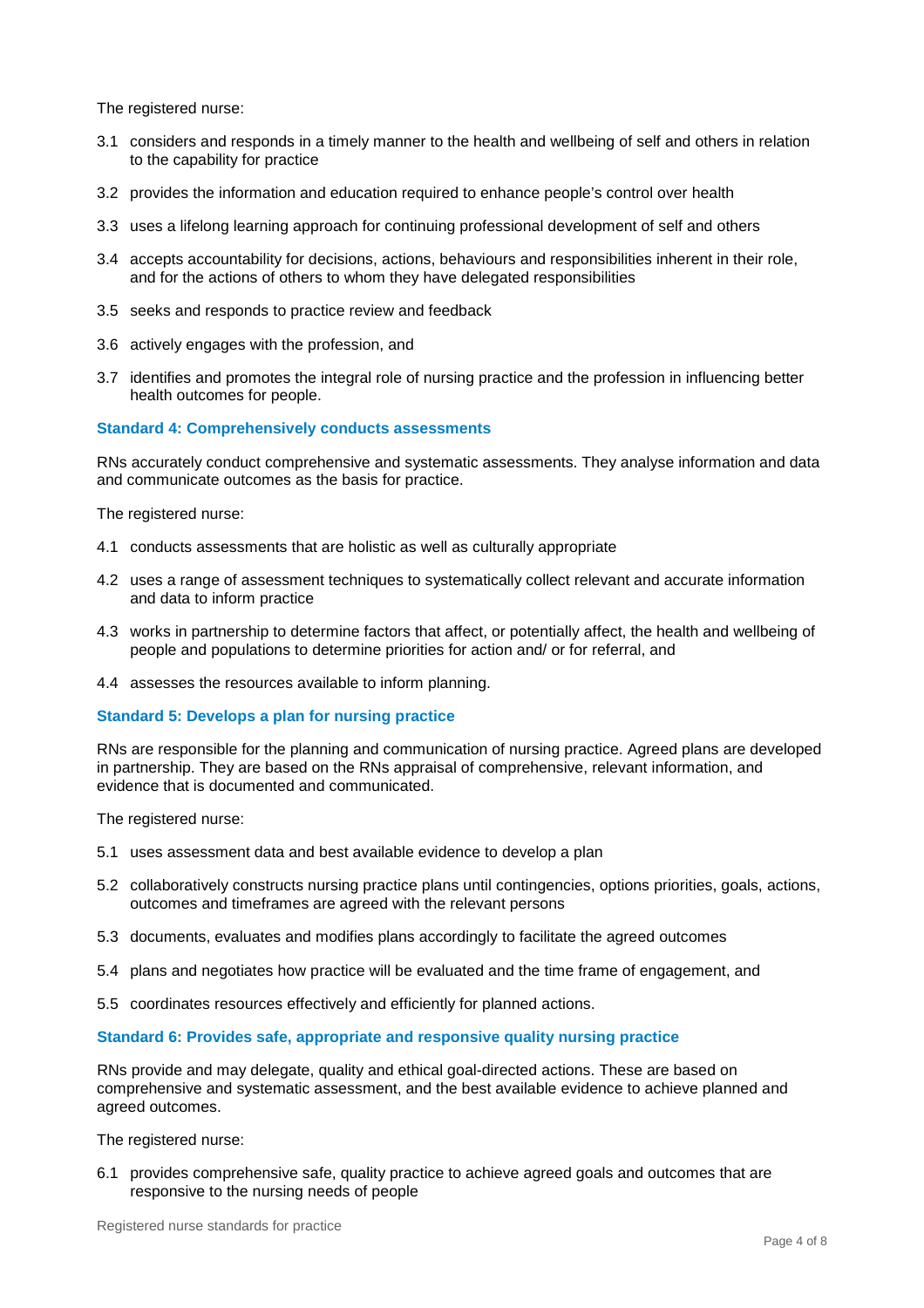- 6.2 practises within their scope of practice
- 6.3 appropriately delegates aspects of practice to enrolled nurses and others, according to enrolled nurse's scope of practice or others' clinical or non-clinical roles
- 6.4 provides effective timely direction and supervision to ensure that delegated practice is safe and correct
- 6.5 practises in accordance with relevant policies, guidelines, standards, regulations and legislation, and
- 6.6 uses the appropriate processes to identify and report potential and actual risk related system issues and where practice may be below the expected standards.

#### **Standard 7: Evaluates outcomes to inform nursing practice**

RNs take responsibility for the evaluation of practice based on agreed priorities, goals, plans and outcomes and revises practice accordingly.

The registered nurse:

- 7.1 evaluates and monitors progress towards the expected goals and outcomes
- 7.2 revises the plan based on the evaluation, and
- 7.3 determines, documents and communicates further priorities, goals and outcomes with the relevant persons.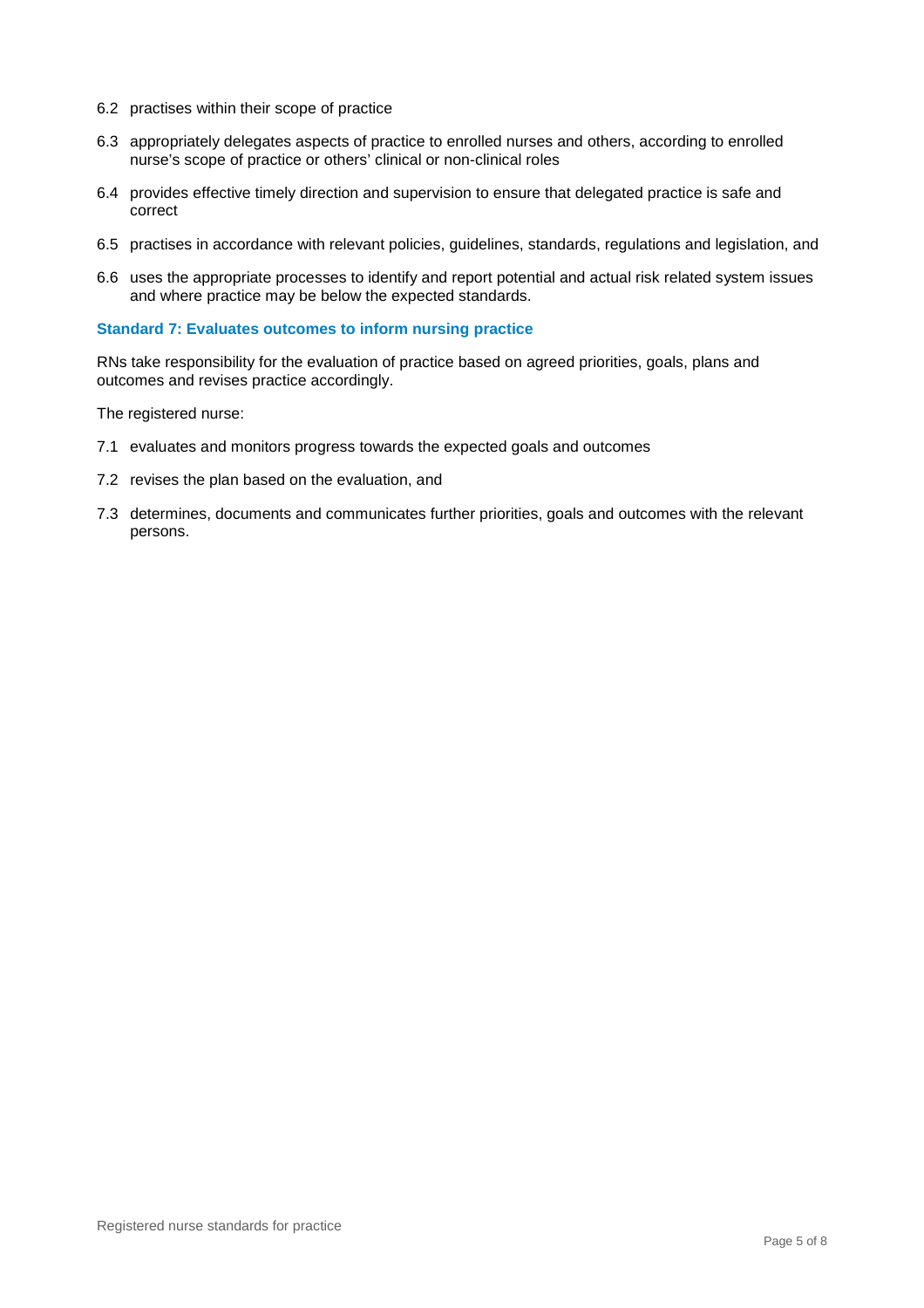## **Glossary**

These definitions relate to the use of terms in the *Registered nurse standards for practice*.

**Accountability** means that nurses answer to the people in their care, the nursing regulatory authority, their employers and the public. Nurses are accountable for their decisions, actions, behaviours and the responsibilities that are inherent in their nursing roles including documentation. Accountability cannot be delegated. The registered nurse who delegates activities to be undertaken by another person remains accountable for the decision to delegate, for monitoring the level of performance by the other person, and for evaluating the outcomes of what has been delegated (Nursing and Midwifery Board of Australia 2013). See below for the related definition of 'Delegation'.

**Criteria** in this document means the actions and behaviours of the RN that demonstrate these standards for practice.

**Delegation** is the relationship that exists when a RN delegates aspects of their nursing practice to another person such as an enrolled nurse, a student nurse or a person who is not a nurse. Delegations are made to meet peoples' needs and to enable access to health care services, that is, the right person is available at the right time to provide the right service. The RN who is delegating retains accountability for the decision to delegate. They are also accountable for monitoring of the communication of the delegation to the relevant persons and for the practice outcomes. Both parties share the responsibility of making the delegation decision, which includes assessment of the risks and capabilities. In some instances delegation may be preceded by teaching and competence assessment. For further details see the NMBA's National [framework for the development of decision-making tools for nursing and midwifery practice](http://www.nursingmidwiferyboard.gov.au/Codes-Guidelines-Statements/Frameworks.aspx) (2013).

**Enrolled nurse** is a person who provides nursing care under the direct or indirect supervision of a registered nurse. They have completed the prescribed education preparation, and demonstrate competence to practise under the Health Practitioner Regulation National Law as an enrolled nurse in Australia. Enrolled nurses are accountable for their own practice and remain responsible to a registered nurse for the delegated care.

**Evidence-based practice** is accessing and making judgements to translate the best available evidence, which includes the most current, valid, and available research findings into practice.

**Person or people** is used in these standards to refer to those individuals who have entered into a therapeutic and/or professional relationship with a registered nurse. These individuals will sometimes be health care consumers, at other times they may be colleagues or students, this will vary depending on who is the focus of practice at the time. Therefore, the words person or people include all the patients, clients, consumers, families, carers, groups and/or communities that are within the registered nurse scope and context of practice. The registered nurse has professional relationships in health care related teams.

**Person-centred practice** is collaborative and respectful partnership built on mutual trust and understanding through good communication. Each person is treated as an individual with the aim of respecting people's ownership of their health information, rights and preferences while protecting their dignity and empowering choice. Person-centred practice recognises the role of family and community with respect to cultural and religious diversity.

**Registered nurse** is a person who has completed the prescribed education preparation, demonstrates competence to practise and is registered under the Health Practitioner Regulation National Law as a registered nurse in Australia.

**Scope of practice** is that in which nurses are educated, competent to perform and permitted by law. The actual scope of practice is influenced by the context in which the nurse practises, the health needs of people, the level of competence and confidence of the nurse and the policy requirements of the service provider.

**Standards for practice** in this document are the expectations of registered nurse practice. They inform the education standards for registered nurses, the regulation of nurses and determination of the nurse's capability for practice, and guide consumers, employers and other stakeholders on what to reasonably expect from a registered nurse regardless of the area of nursing practice or years of nursing experience. They replace the previous *National competency standards for the registered nurse* (2010).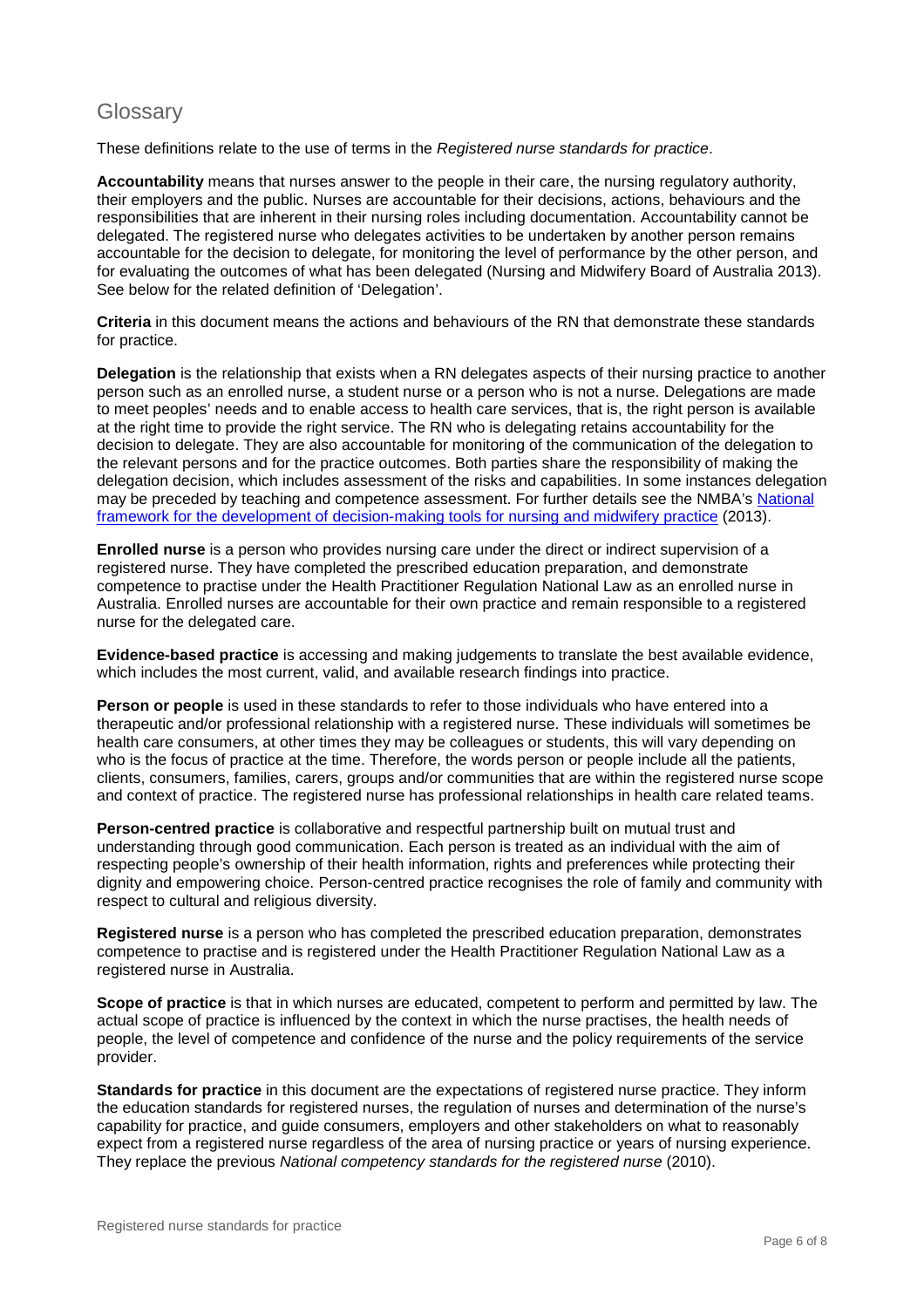**Supervision** includes managerial supervision, professional supervision and clinically focused supervision. For further details see the NMBA's, [Supervision guidelines for nursing and midwifery](http://www.nursingmidwiferyboard.gov.au/Registration-and-Endorsement/reentry-to-practice.aspx) (2015).

**Therapeutic relationships** are different to personal relationships. In a therapeutic relationship the nurse is sensitive to a person's situation and purposefully engages with them using knowledge and skills in respect, compassion and kindness. In the relationship the person's rights and dignity are recognised and respected. The professional nature of the relationship involves recognition of professional boundaries and issues of unequal power. For further details see the NMBA's [Code of conduct for nurses.](http://www.nursingmidwiferyboard.gov.au/Codes-Guidelines-Statements/Professional-standards.aspx)